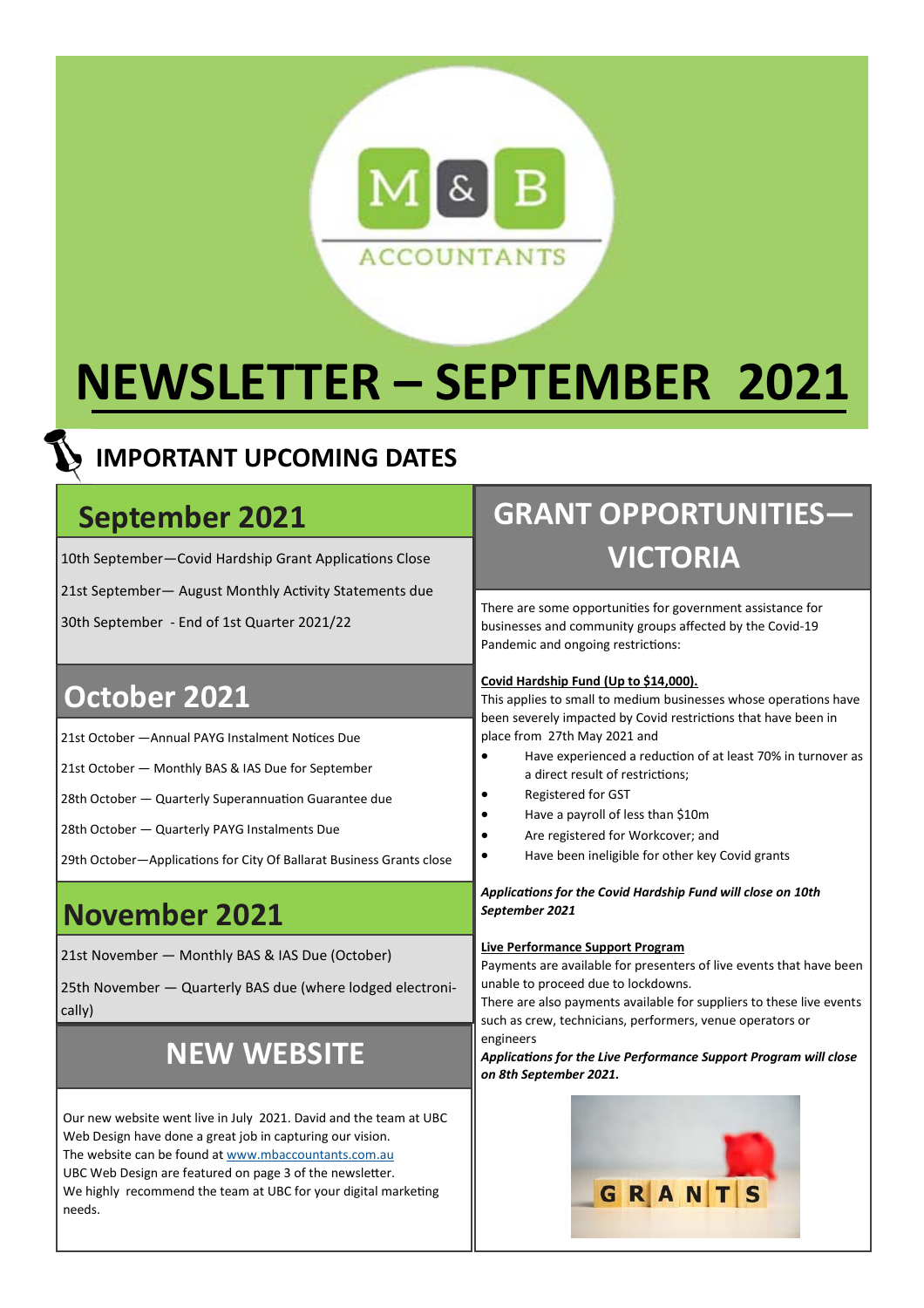### **OFFICE RELOCATION**

After 5 years in our current office, in Mid November we will be moving just down the road to

> 612 Sturt Street BALLARAT VIC 3350

All other contact details will remain the same.

We are looking forward to this exciting change.



# **SINGLE TOUCH PAYROLL— CHANGES**

There are Single Touch Payroll (STP) changes coming into place for small employers with closely held payees and quarterly reporting for micro employers that may affect the way you report to the ATO.

From 1 July 2021—employers must report any closely held payees (related parties) through STP. You can choose to report these each pay day, month or quarterly. A closely held payee is an individual directly related to the entity from which they receive payments

From 1 July 2021-STP quarterly reporting concessions for micro employers will only be available to micro employers who meet certain eligibility requirements. A micro employer (an employer with four or fewer employees) is currently entitled to report through their registered tax agent on a quarterly basis, however this will now only be eligible for employers experiencing excep-Ɵonal circumstances.

If you have any questions or concerns or are not sure how this relates to you, please contact us and we can assist.

# **LOCAL GOVERNMENT— BUSINESS SUPPORTS**

Many local councils have implemented support for their businesses and community groups.

For those in the City of Ballarat, the following have been announced recently:

#### **Business Grants**

Business Support Grants of up to \$500 are available for businesses with a significant reduction in revenue as a result of Covid-19

To be eligible you:

- Operate within the City of Ballarat Municipal boundary
- Maintain an ABN registered within the municipality
- Demonstrate a reducƟon in turnover of at least 30% for a period of 4 weeks since 27th May
- Not already receiving other supports (see below)
- Not have a payroll in excess of \$10m

Applications close at 5pm on Friday 29th October 2021

The City of Ballarat are also providing the following:

- waiving interest on outstanding rates for the 2021/22 financial year
- continuing to apply our COVID-19 Financial Hardship Policy to support residents and businesses in genuine need of support during the 2021/22 financial year
- waiving Food Act registration fees until 30 June 2022
- waiving Public Health and Wellbeing registration fees unƟl 30 June 2022
- waiving outdoor dining permit fees until 30 June 2022
- waiving A-Frame signage permit fees unƟl 30 June 2022

# **CITY OF BALLARAT— COMMUNITY GRANTS**

Community Support Grants of up to \$250 are available for community groups, volunteer groups and sports clubs with a significant reduction in revenue due to COVID-19.

To be eligible for a Community Support Grant, your organisation must:

- operate within the City of Ballarat municipal boundary
- be registered or incorporated
- demonstrate a negative financial impact during the restriction period which commenced on 27 May 2021
- not already have received a City of Ballarat community support package grant

Applications Close 5pm on 29th October unless funding has been exhausted before that date.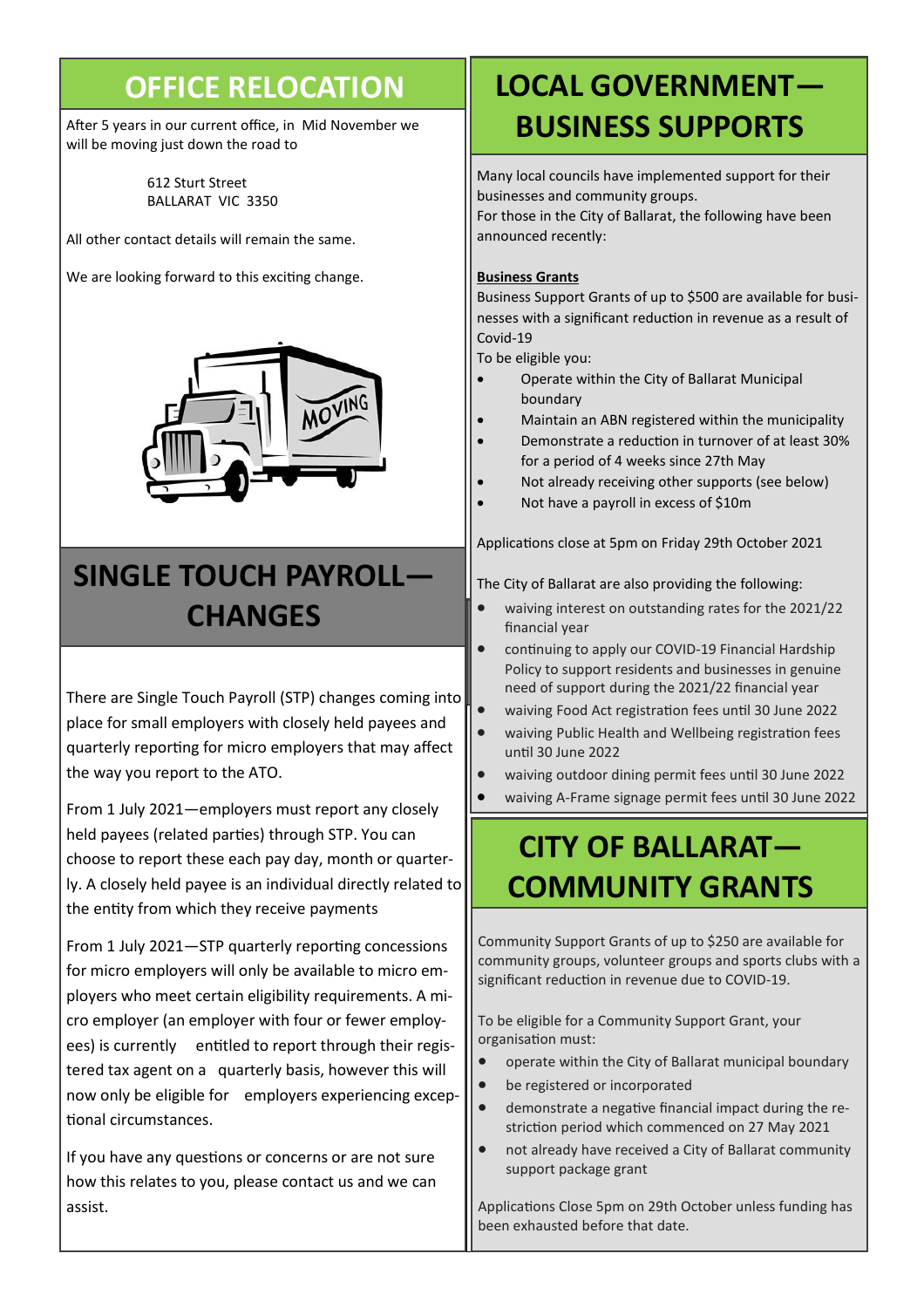# **CLIENT FEATURE — UBC WEB DESIGN**

UBC Web Design is a Ballarat-based business serving customers Australia Wide. We have been developing websites since early 2000 (21 Years) helping businesses find customers and connecting them to the world.

Our websites are Fast, Mobile Responsive, Easy to Update and rank well with Search Engines like Google and Bing.

Customer Service and Support is a huge factor in our success. Our mission is:

- Helping business with Digital Online Presence
- Helping business with Digital Marketing
- Helping business with Social Media
- Helping business with Digital Solutions to enhance their business

If we enable businesses to grow and thrive through innovative digital solutions, we will continue to grow and thrive too.

UBC is in the process updating our name to UBC Digital to reflect our more recent expertise in Social Setup, Strategy, Posting and digital advertising. But twenty-one years tells its own story. No matter what our name, we have a track record, and we're here to stay. If you're looking for a fresh or new web presence or help with your Socials, please consider us.

*If you haven't already, please like our facebook page. We are constantly sharing useful information that can help you with your website.* 

*Also feel free to share our page on your facebook business page*